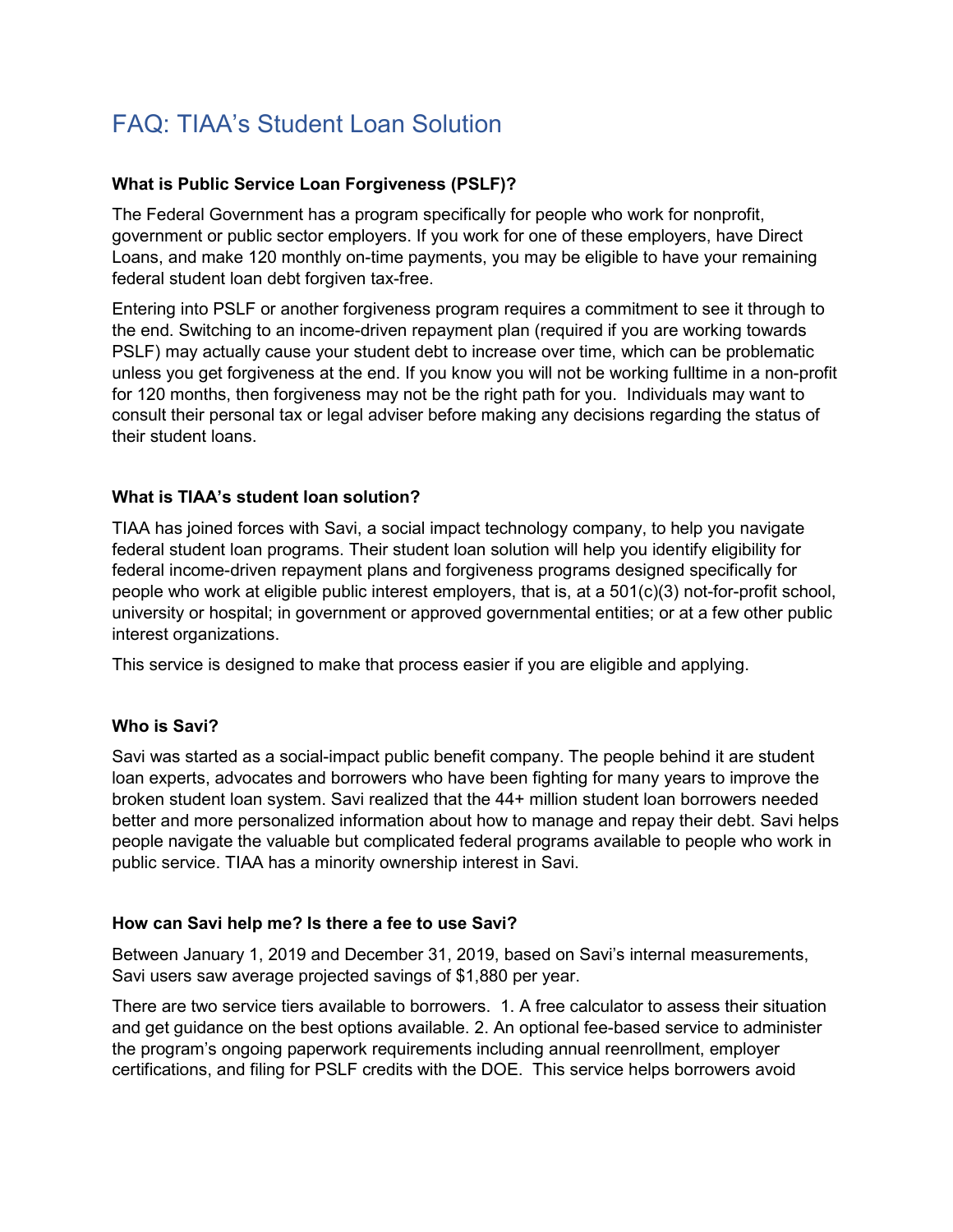common and not-so-common errors and to stay in compliance with exacting rules. A portion of the fee may be shared with TIAA to offset costs to support the program.

## **What do I need to get started with Savi?**

Go to [TIAA.org/wyoming/student](https://www.tiaa.org/wyoming/student) and follow the path to explore your federal forgiveness options. You'll need three things to use Savi effectively:

- 1. Your social security number (format: 123-45-6789)
- 2. The first page of your most recent tax transcript\* or tax return

\*A tax transcript is a summary of your recent tax filings that can be requested from the IRS (Internal Revenue Service). Each transcript includes important information for applying to new student loan repayment plans, such as your filing status, adjusted gross income (AGI), wages, and more.

You can request a copy of a tax transcript in about 5 minutes by visiting <https://www.irs.gov/individuals/get-transcript>

3. Logins to any loan servicers (e.g., Navient, Nelnet, Great Lakes)

Your login information includes username or email, password, and anything else required to log into your student loan servicer's website. Your student loan servicer website is the place you go to make payments on your student loans. This information will be used to import your student loan details into Savi during the account setup process.

### **What is an income-driven repayment plan (IDR)?**

PSLF is necessarily paired with an income-driven repayment plan. These are repayment plans that take into account your income, student debt, and personal situation and may result in lower monthly payments. The plans that qualify you for PSLF include IBR, ICR, PAYE, and REPAYE. The Standard repayment plan technically qualifies as well, but since this plan spans only 10 years, you wouldn't have any balance left to forgive after 120 qualifying monthly payments.

### **Can I take advantage of Savi for student loans I've taken out for my children?**

Student debt you've incurred on behalf of children (Parent PLUS loans) may qualify for relief. You may need to first consolidate them to Direct Consolidation loans; the tool will help steer you in the right direction.

### **How likely is it that my employment qualifies for loan forgiveness?**

To be eligible for forgiveness, you must be a full-time employee of an eligible public interest employer, that is, at a 501(c)(3) not-for-profit school, university or hospital; in government or approved governmental entities; or at a few other public interest organizations.

## **What if I am in an income-driven repayment plan working towards PSLF and my income changes?**